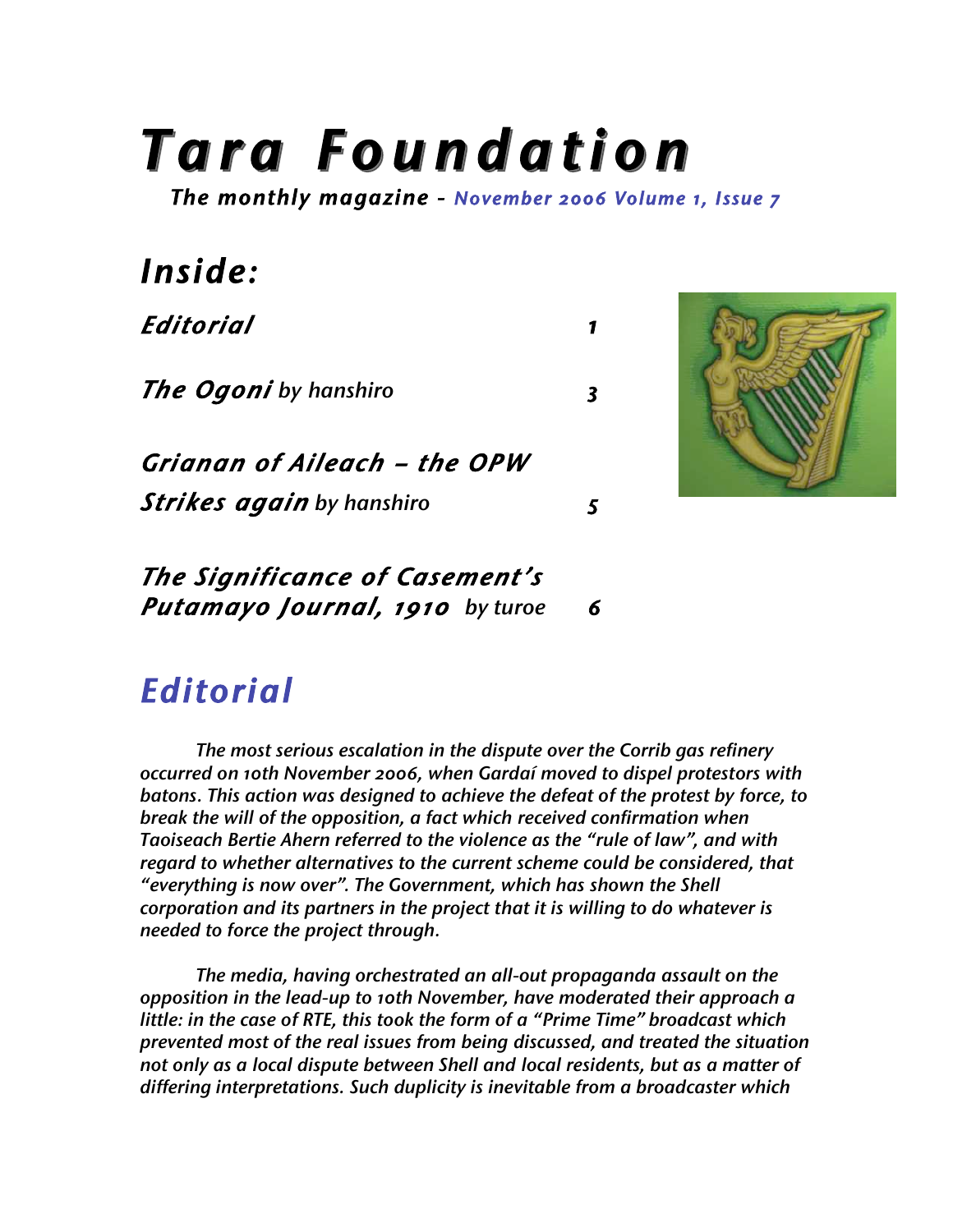*receives corporate financing for almost all of its programmes. But RTE also receives large taxpayer subventions, and to that extent is responsible, not only that it be "fair and balanced" (which is also the mantra of the Fox Network), but that it be concerned with basic issues such as factual accuracy. Portraying the issue in PR terms, and concocting an "opinion poll" in conjunction with the Irish Independent, a paper which has displayed blatant bias in its coverage, does not serve this end.* 

 *The Government's complicity with a corporation with a notoriously bad safety and human rights record has been well documented; this complicity extends to changing the law to delegate to private companies the right to have Compulsory Purchase Orders enforced in court, and exempting the pipeline from both planning permission and any required safety standard. Shell's statement that the pipeline will "meet existing standards" is worthless in this light: it is up to sovereign governments to specify these standards and ensure they are enforced. The Government has indicated that it is willing, first of all, to put state force at the disposal of the consortium, yet to abdicate its jurisdiction over the project. There can be no doubt that prior assurances were given to Shell and partners that Irish law, whether regarding human rights, health and safety or environmental, would not be allowed to obstruct the cheapest, least responsible proposal they put forward for the project.* 

 *Another aspect of the events of 10th November has come to light. It appears that orders came from the Department of Justice to the Superintendent in charge at Ballinaboy that the march was to be banned. It is doubtful that this is in accord with the Consitution, as the only violence that occurred that might justify the ban was that from the Gardaí. But let us suppose that the ban was justified on health and safety grounds. The ban was, from first to last, never communicated either to the protestors or to the Gardaí themselves on the ground. This indicates that the plan was to use the pseudo-legal justification of an illegal assembly to justify the heavy-handed tactics of the Gardai.*

## *The Ogoni by*

 *Britain's abandonment of the slave trade in 1807 was moved less by moral objections than by the fact that increasing competition by other countries had undermined its monopoly. Indeed, Britain used the need to end the slave trade as a pretext for direct intervention in Africa: as a result of British military action there to secure trade against French and native influence, Britain laid claim to Southern Nigeria at the Conference of Berlin in 1884-5. But as the Royal Niger Company, given a royal charter to control the Niger and N. Nigeria, was unable to do so, necessitating further military intervention, until in 1906 Britain gained control and divided Nigeria into the Colony (Lagos) and Protectorate of*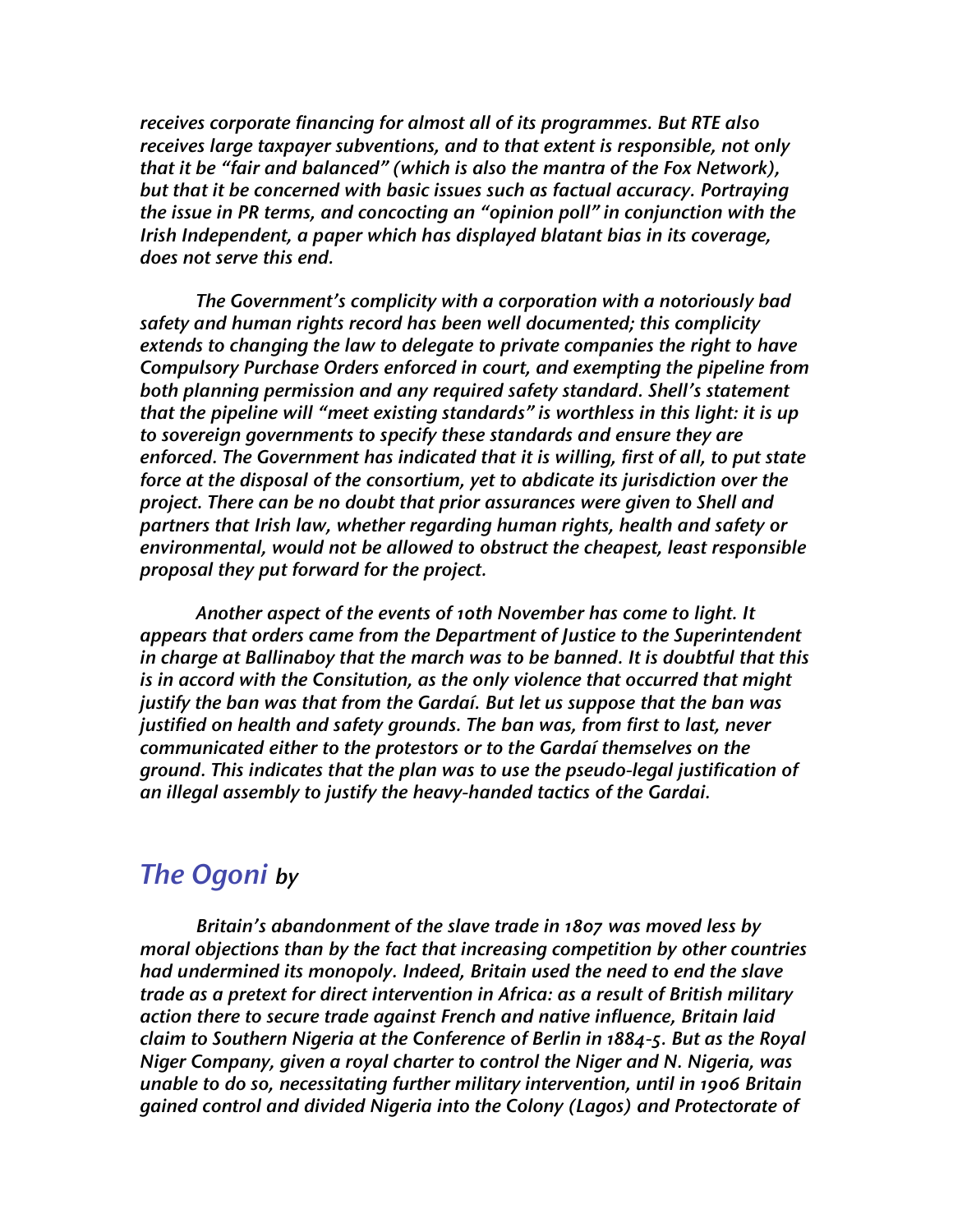*Northern Nigeria, and the Southern. Via the tried and trusted method of indirect rule, the British ran the country for the production of cash crops such as palm nuts and kernels, peanuts, cotton, and cocoa.*

*Corporations like Shell are today as much state agents as was the royallymandated Niger Company. The corporations' political clout enables Britain and other former colonial powers continue to wield influence through the veil of private sector involvement. This has been the case with Nigeria since it gained independence in 1960. Ever since its arrival in Nigeria, Shell has been despoiling the Niger Delta with impunity, under the protection of a corrupt government, and with the Nigerian army and police at their disposal. The conviction in 1995 by a kangaroo court of Ken Saro-Wiwa and eight other members of MOSOP (Movement for the Survival of the Ogoni People), was the outcome of a collaboration between a corporation which had no scruples about importing weapons and engaging in surveillance, and a brutal dictatorship which attacked its own people, and instead of using its profits from native oil and gas resources to benefit the population, engaged in the expropriation of vast sums of money to overseas accounts. This situation has not changed much for the better with a change of government, indicating that the real problem lies less with the nature of that government than the purposes it is set up (and kept in power) to achieve. In 2004, Nigeria's Finance Minister Nedadi Usman was quoted by the New Internationalist as saying, "If we hadn't discovered oil, we would have been better off today." One might go further and say: if oil had never been discovered in Nigeria, the political evolution of that country would have been entirely different.*

*It is not so much that such corporations take advantage of political weakness for their own benefit, as that, in their role as state corporations, they help to encourage and prop up politically weak administrations for the benefit of publicly-funded "private enterprise". This system, in its turn, is the bedrock for global political power. The terms of energy exploration in Ireland are a reliable index of the health of Irish democracy: elected representatives have shown total willingness to tie their own hands in matters of national sovereignty It is no accident that Shell and other corporations have taken advantage of the political weakness of the Irish state, so far as to dictate the terms of their involvement in exploration and production in Ireland. The terms allow oil and gas multinationals to declare the size of their own discoveries, without State monitoring of any kind, and to have their expenses reimbursed by the taxpayer for up to 25 years. These terms are a declaration by the Irish government that it heads a client state, to be run in the political and financial interests of America and Britain, interests with which no constitutional right is to be allowed to compete. With this in mind, the fact that Ireland is nominally a democracy is only convenience of inheritance. The State as presently operated is fundamentally anti-democratic.*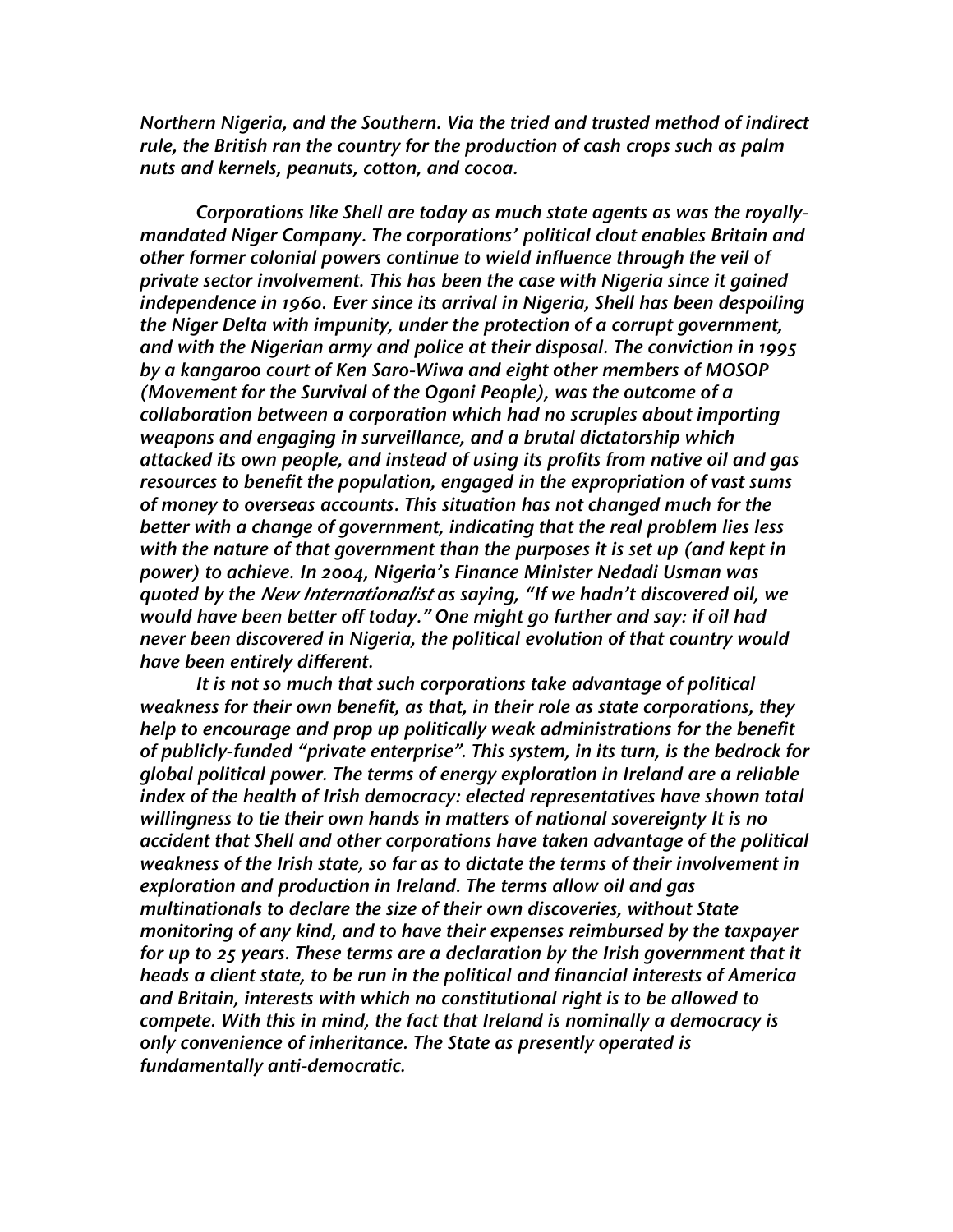## *Grianán of Aileach – the OPW strikes again by*

 *Since 2001, the Office of Public Works has been engaged in a major reconstruction of the fort of Grianan of Aileach in Co. Donegal. According to an OPW spokesperson, "Local repairs were carried out [in 1904, when the monument was placed in the care of the British state] …but, due to the unsatisfactory nature of the restored external masonry works and rubble/earth centre fill, sectional collapse continued at regular intervals. …A specialist structural engineering and archaeological survey undertaken by OPW in 2001 revealed the lower 'original' sections of wall and confirmed the reasons for the monument's instability. The original inward leaning and stable profile and line of the Grianan wall was established and the monument is now being restored to that design. The present intervention should considerably improve the future stability of the monument and ensure safe public access to the site."*

*Much the same pretexts were offered by the OPW for the programme of massive reconstruction underway at Skellig Michael. As in that case, on the basis of sheer conjecture ("the original inward leaning and stable profile"), the Grianan is being altered beyond recognition because the OPW conforms to a general State ideology that dictates its policy with regard to heritage. This ideology holds that conservation is not about preserving the monument as received, respecting each historical addition and layer as themselves of historical importance, and, where preservation work is deemed to be necessary, ensuring that it interferes with the existing structure as little as possible, preserving a clear distinction between the original and what is added. On the contrary: "conservation" is about deciding how a monument should look, should have been built, and actively reconstructing the monument to fit that judgement. Such an approach is not preservation at all, but destruction of the entire history of a structure - which by definition includes all the stages in that history, including past renovations. To decide, for instance, that the restoration works carried out in 1904 should simply be swept aside, even if they were inadequate, is an act of gross irresponsibility, as it shows no real interest in preserving the monument as a historic building.*

*As a result, not just the shape but the very nature of the Grianan is being changed: the curved dry-stone corbelling which has endured 2000 years, is being pulled down and rebuilt flat and straight, directed by, of all people, an architect employed by the OPW. But worse still is the fact that, while the foundations were perfectly adequate for a dry-stone structure, it is not adequate to support what it is being changed into. Owing to "the instability of the underlying surviving stonework", reinforced concrete supports have been placed at the base of the rebuilt sections over the lintels of the internal passageways, and the platform and the top of the wall. The original dry stone structure was flexible enough to adjust to settling of the foundation, but now that the exterior*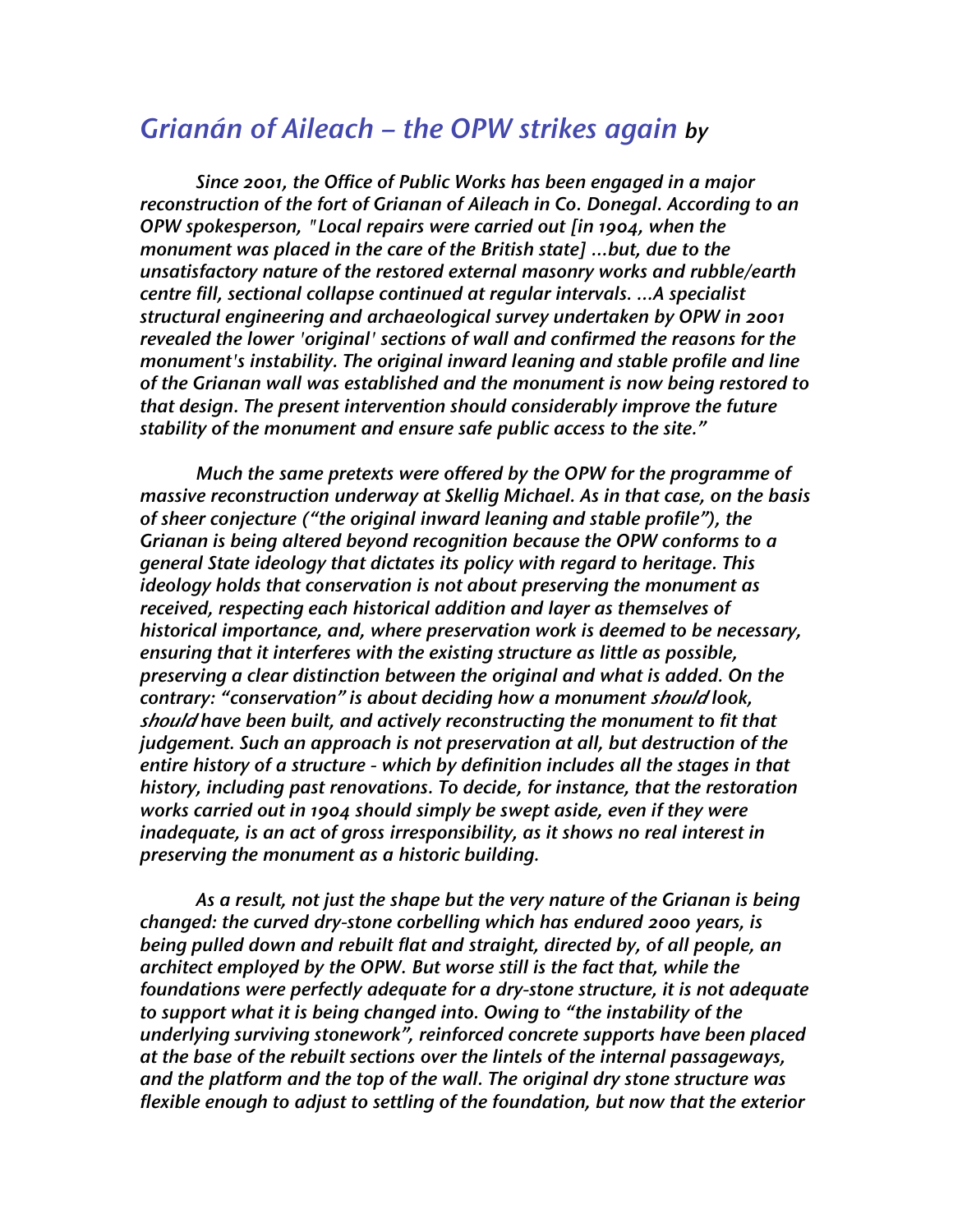*wall has been "reinforced" with concrete, it is in principle (and by design) inflexible, so that, so far from reinforcing the structure, the rebuilding works have made a collapse much more likely. Stones which were removed from the wall of the Grianan during reconstruction, and formed a considerable pile at the south-west side, have disappeared from the site; likewise, quantities of stone which were displaced during the reconstruction of the monastic settlement on Skellig Michael have also mysteriously vanished from the island.*

*One might be forgiven for thinking that the ultimate destruction of these sites is the intention: the OPW is part of a State bureaucracy which thinks nothing of ploughing a motorway through the Tara-Skryne Valley, or through a medieval castle, to force the rezoning of valuable land for bloated shopping centres, such as Blanchardstown or Liffey Valley, or industrial wastelands like Park West in Ballyfermot. To this bureaucracy, heritage is something to be either swept aside entirely when there is a profitable pretext, or else created anew in accord with totalitarian cultural values. The differences of the past are to be eliminated, so that there will be no alternative to the sameness of the present.*

## *The Significance of Casement's Putamayo Journal, 1910 by turoe*

*The concept of land rights remains fundamental to the future stability of all Latin American countries, but the crucial flashpoint areas are Brazil, Peru, Venezuela and Columbia. In Brazil, the Movimento Sem-Terra (MST), which demands fundamental agrarian reforms, has much in common with Casement's analysis of land rights back in 1910. Casement's Putumayo Journal, with its forthright defence of the culture and assertion of the true history of Amerindian tribal culture in its continuing struggle for its land, resources, history and identity, has enduring value as a first hand account of the crimes committed against indigenous peoples in the Putumayo region of Columbia/Peru. [1]* 

 *Roger Casement's Journal, coupled with the oral testimonies he recorded during his interviews with the Barbadian overseers, serve as important evidence in the analysis of Europe's imperial "Heart of Darkness". There is no chapter in the whole process of extermination of South America's Pre-Columbian tribal life recorded in so much depth of detail, and is a fitting continuation of the writings of the 16th -century Spanish monk Bartolome de las Casas.*

*The Putumayo voyage marked a definite turning-point in Casement's political outlook, and the tone in the journal marks this shift. Instead of being the standard account of an imperial adventurer, it becomes the sustained record of an anti-imperial investigator. At the outset of the voyage Casement spends time comparing the superiority of British imperial methods to those of the Spanish*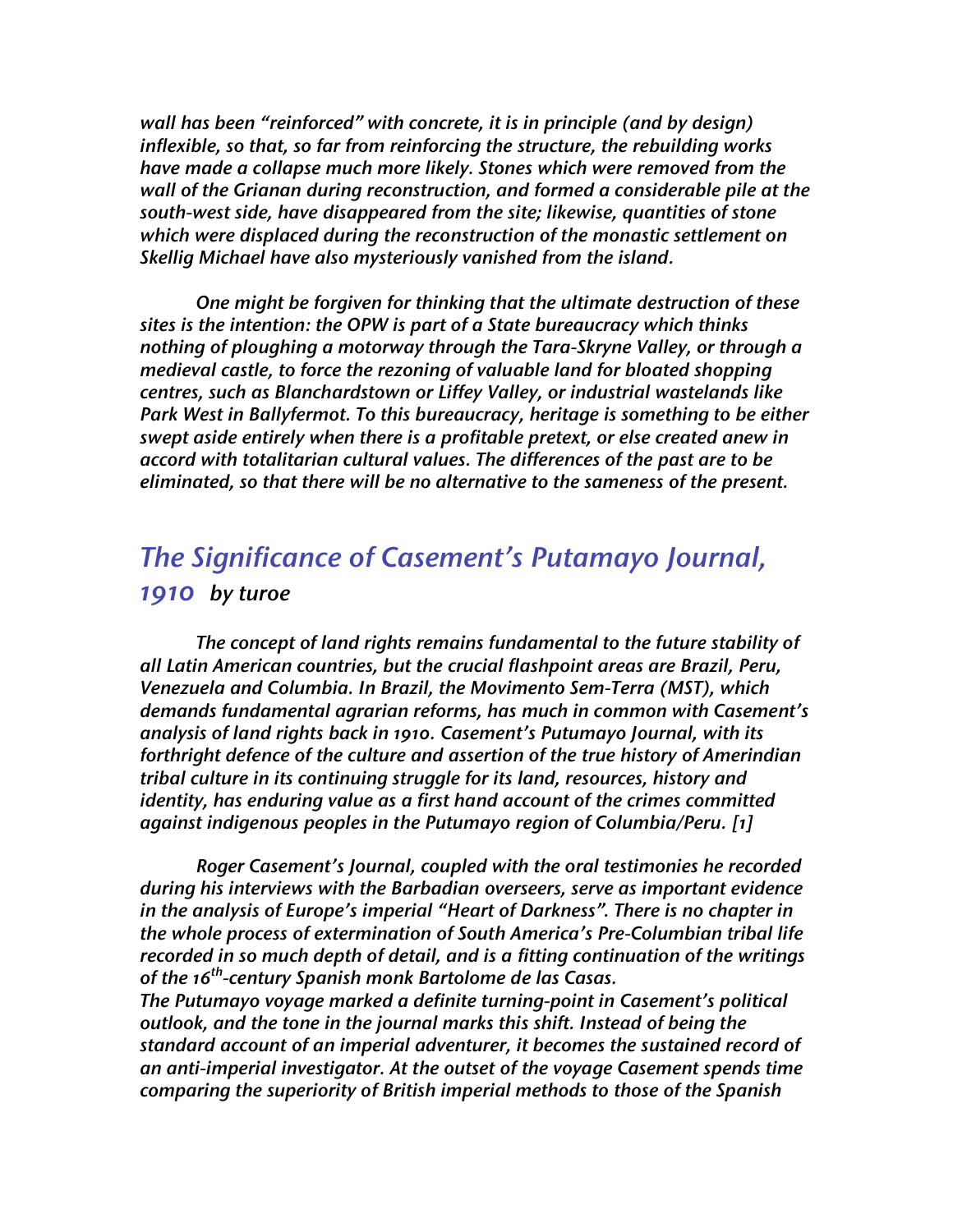*and Portuguese; by the time of his return downriver, he is moving toward the insight that commerce and international trade are in themselves the instruments of imperialism. [2]* 

*Casement exposed the propaganda of the rubber industry, with its selfserving argument that commerce was a vehicle for "civilizing" indigenous peoples. As Casement had previously worked to reveal the genocide committed in the Congo "Free State" and expose the barbarism set in motion by Stanley's exploration of the African interior, so in his Putumayo investigation he set out to expose the brutal excesses wrought by four centuries of Spanish and Portuguese conquest. The Amazon Journal is one of the most important indictments ever made against perpetrators of atrocities and imperial system-building, and the genocide which international business sustains. The continued struggle of the indigenous people of the Putumayo underlines this reality.*

*Outline of the Putumayo Region: The Putumayo is now a department of the Columbian state. It borders Ecuador and Peru, and is in the south-west of Columbia. The area is 24,885km2. It has long been an area where some of the worst atrocities in South American history have taken place. [3] [4] [5] [6] Plan Columbia – 2001: http://www.colombiajournal.org/plancolombia.htm Plan Columbia, was conceived by the Colombian and U.S. governments, and is the latest phase of the Latin American conquest that began with Christopher Columbus.*

*In order to implement the \$7.5 billion Plan, Colombia is asking for \$3.5 billion in international aid to supplement \$4 billion of its own funding. Little of this international aid has been realized, however, and it is still unclear just how the debt-ridden Colombian Government is going to raise the remaining \$4 billion. According to the Plan, the initial objective is for the state to gain control of the entire country, some 40 % of which is currently controlled by guerrilla forces. It intends to achieve this goal by launching a military offensive against the Revolutionary Armed Forces of Colombia (FARC) in southern Colombia, while at the same time eradicating the coca crops that are grown in that region. Following the military phase, peasant farmers whose coca crops have been eradicated will be offered funding for alternative crops and aid will be made available to those campesinos forced to flee their homes and their land. [6] [7]* 

 *Bolivia has the second larges t reserves of natural gas in South America, after Venezuela. In 2005, widespread protes ts, on one occasion paralyzing the capital La Paz, greeted the pass ing of a hydrocarbons law that, while increas ing taxes on the multinationals that have controlled the country's oil and gas reserves since privatization in 1996, fell short of a demand for complete nationalization. IMF and World Bank demands that the country export it s gas via a proposed pipeline through long-time enemy Chile resulted in the "Gas War ": when 500,000 citizens marched to demand the res ignation of President Gonzalo Sánchez de Lozada because*